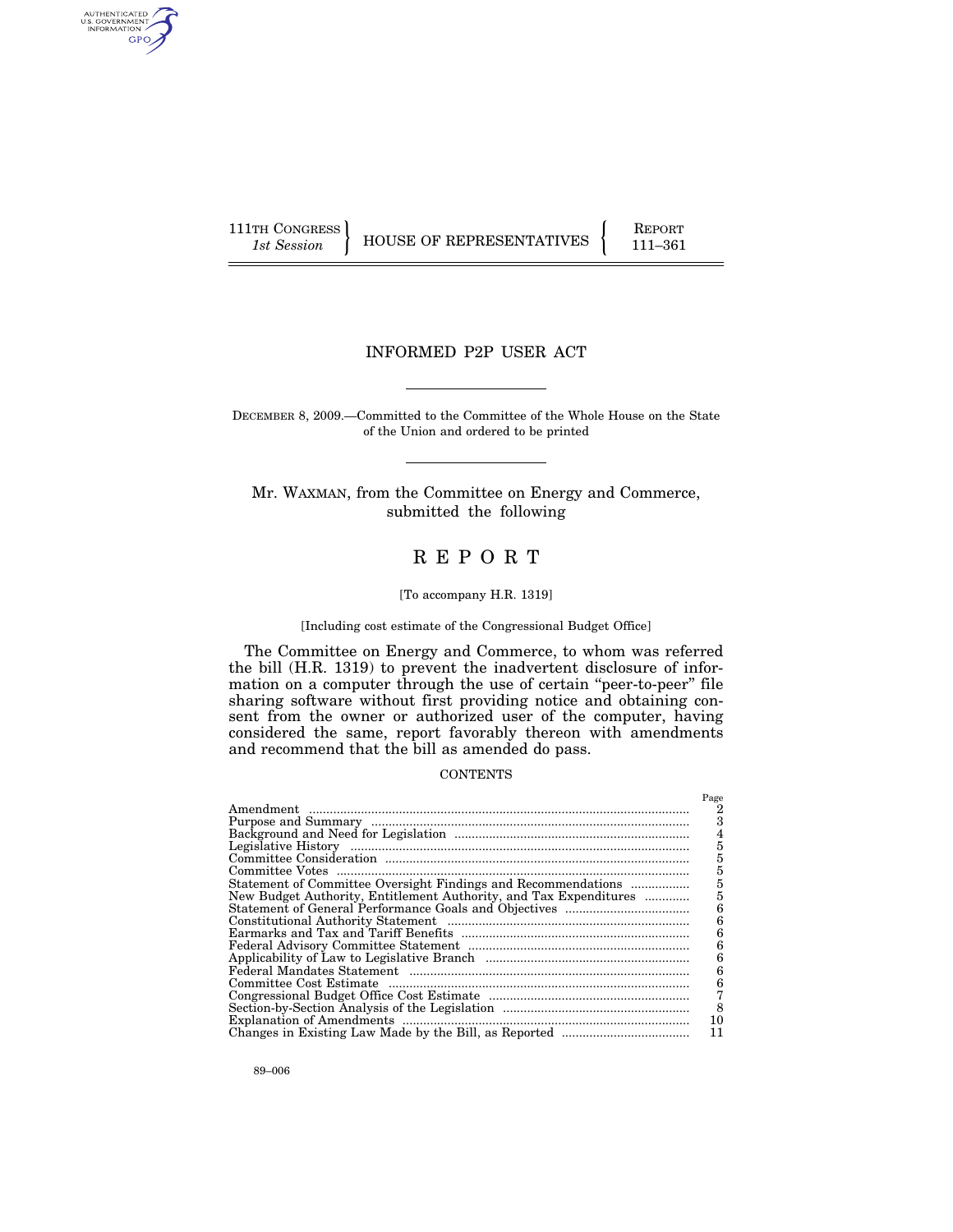### AMENDMENT

The amendments are as follows:

Strike all after the enacting clause and insert the following:

### **SECTION 1. SHORT TITLE.**

This Act may be cited as the ''Informed P2P User Act''.

### **SEC. 2. CONDUCT PROHIBITED.**

(a) NOTICE AND CONSENT REQUIRED FOR FILE-SHARING SOFTWARE.—

(1) NOTICE AND CONSENT REQUIRED PRIOR TO INSTALLATION.—It is unlawful for any covered entity to install on a protected computer or offer or make available for installation or download on a protected computer a covered file-sharing program unless such program—

(A) immediately prior to the installation or downloading of such program—

(i) provides clear and conspicuous notice that such program allows files on the protected computer to be made available for searching and copying to one or more other computers; and

(ii) obtains the informed consent to the installation of such program from an owner or authorized user of the protected computer; and

(B) immediately prior to initial activation of a file-sharing function of such program—

(i) provides clear and conspicuous notice of which files on the protected computer are to be made available for searching and copying to another computer; and

(ii) obtains the informed consent from an owner or authorized user of the protected computer for such files to be made available for searching and copying to another computer.

(2) NON-APPLICATION TO PRE-INSTALLED SOFTWARE.—Nothing in subparagraph (A) shall apply to the installation of a covered file-sharing program on a computer prior to the first sale of such computer to an end user, provided that notice is provided to the end user who first purchases the computer that such a program has been installed on the computer.

(b) PREVENTING THE DISABLING OR REMOVAL OF CERTAIN SOFTWARE.—It is unlawful for any covered entity-

(1) to prevent the reasonable efforts of an owner or authorized user of a protected computer from blocking the installation of a covered file-sharing program or file-sharing function thereof; or

(2) to prevent an owner or authorized user of a protected computer from having a reasonable means to either—

(A) disable from the protected computer any covered file-sharing program; or

(B) remove from the protected computer any covered file-sharing program that the covered entity caused to be installed on that computer or induced another individual to install.

#### **SEC. 3. ENFORCEMENT.**

(a) UNFAIR AND DECEPTIVE ACTS AND PRACTICES.—A violation of section 2 shall be treated as a violation of a rule defining an unfair or deceptive act or practice prescribed under section  $18(a)(1)(B)$  of the Federal Trade Commission Act (15 U.S.C.  $57a(a)(1)(B)$ 

(b) FEDERAL TRADE COMMISSION ENFORCEMENT.—The Federal Trade Commission shall enforce this Act in the same manner, by the same means, and with the same jurisdiction as though all applicable terms and provisions of the Federal Trade Commission Act were incorporated into and made a part of this Act.

(c) PRESERVATION OF FEDERAL AND STATE AUTHORITY.—Nothing in this Act shall be construed to limit or supersede any other Federal or State law.

### **SEC. 4. DEFINITIONS.**

As used in this Act—

(1) the term ''commercial entity'' means an entity engaged in acts or practices in or affecting commerce, as such term is defined in section 4 of the Federal Trade Commission Act (15 U.S.C. 44);

(2) the term "covered entity" means—<br>(A) a commercial entity that develops a covered file-sharing program; and (B) a commercial entity that disseminates or distributes a covered filesharing program and is owned or operated by the commercial entity that developed the covered file-sharing program;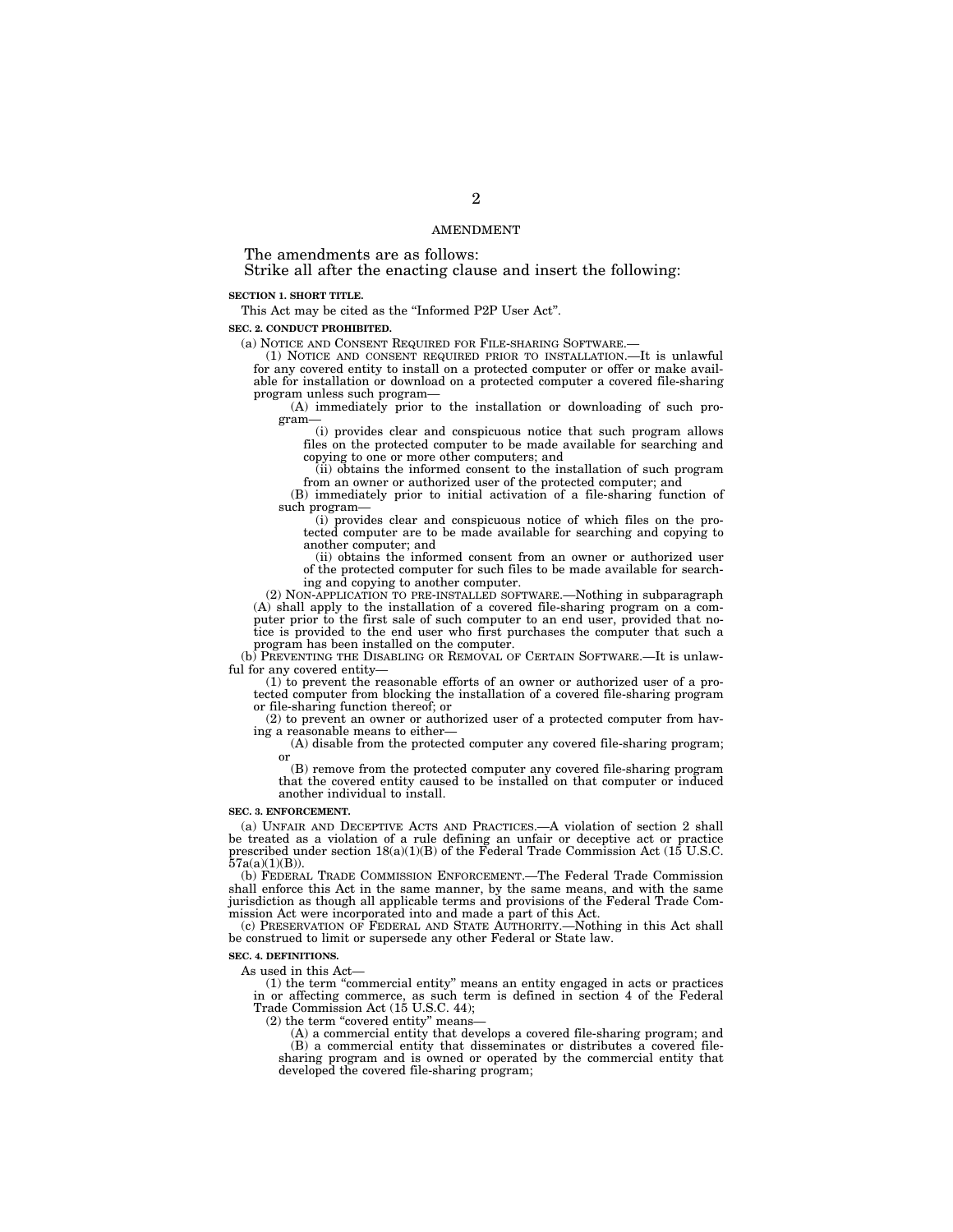(3) the term "protected computer" has the meaning given such term in section 1030(e)(2) of title 18, United States Code; and

(4) the term ''covered file-sharing program''—

(A) means a program, application, or software that is commercially marketed or distributed to the public and that enables—

(i) a file or files on the computer on which such program is installed to be designated as available for searching and copying to one or more other computers;

(ii) the searching of files on the computer on which such program is installed and the copying of any such file to another computer—

(I) at the initiative of such other computer and without requiring any action by an owner or authorized user of the computer on which such program is installed; and

(II) without requiring an owner or authorized user of the computer on which such program is installed to have selected or designated another computer as the recipient of any such file; and

(iii) an owner or authorized user of the computer on which such program is installed to search files on one or more other computers using the same or a compatible program, application, or software, and copy such files to such owner or user's computer; and

(B) does not include a program, application, or software designed primarily to—

(i) operate as a server that is accessible over the Internet using the Internet Domain Name system;

(ii) transmit or receive email messages, instant messaging, real-time audio or video communications, or real-time voice communications; or

(iii) provide network or computer security, network management, maintenance, diagnostics, technical support or repair, or to detect or prevent fraudulent activities.

### **SEC. 5. RULEMAKING.**

The Federal Trade Commission may promulgate regulations under section 553 of title 5, United States Code to accomplish the purposes of this Act. In promulgating rules under this Act, the Federal Trade Commission shall not require the deployment or use of any specific products or technologies.

#### **SEC. 6. NONAPPLICATION TO GOVERNMENT.**

The prohibition in section 2 of this Act shall not apply to the Federal Government or any instrumentality of the Federal Government, nor to any State government or government of a subdivision of a State.

### Amend the title so as to read:

A bill to prevent the inadvertent disclosure of information on a computer through certain ''peer-to-peer'' file sharing programs without first providing notice and obtaining consent from an owner or authorized user of the computer.

### PURPOSE AND SUMMARY

H.R. 1319, the ''Informed P2P User Act'', was introduced on March 5, 2009, by Rep. Mary Bono Mack (R–CA), along with Rep. Joe Barton (R–TX), the Ranking Member of the Committee on Energy and Commerce, and Rep. John Barrow (D–GA). The purpose of the bill is to reduce inadvertent disclosures of sensitive information by making users of certain file-sharing programs more aware of how such programs work, how files are shared, and the potential risks involved with the use of such programs.

The bill prohibits developers of covered file-sharing programs from installing, or making available for installation or downloading, a covered-file sharing program without first providing consumers with notice that the program allows files on the consumer's computer to be searched and copied. The developer must then obtain the informed consent of the consumer.

Under H.R. 1319, any covered file-sharing program must provide notice and obtain consent twice: when the program is first installed or downloaded and again immediately before the file-sharing func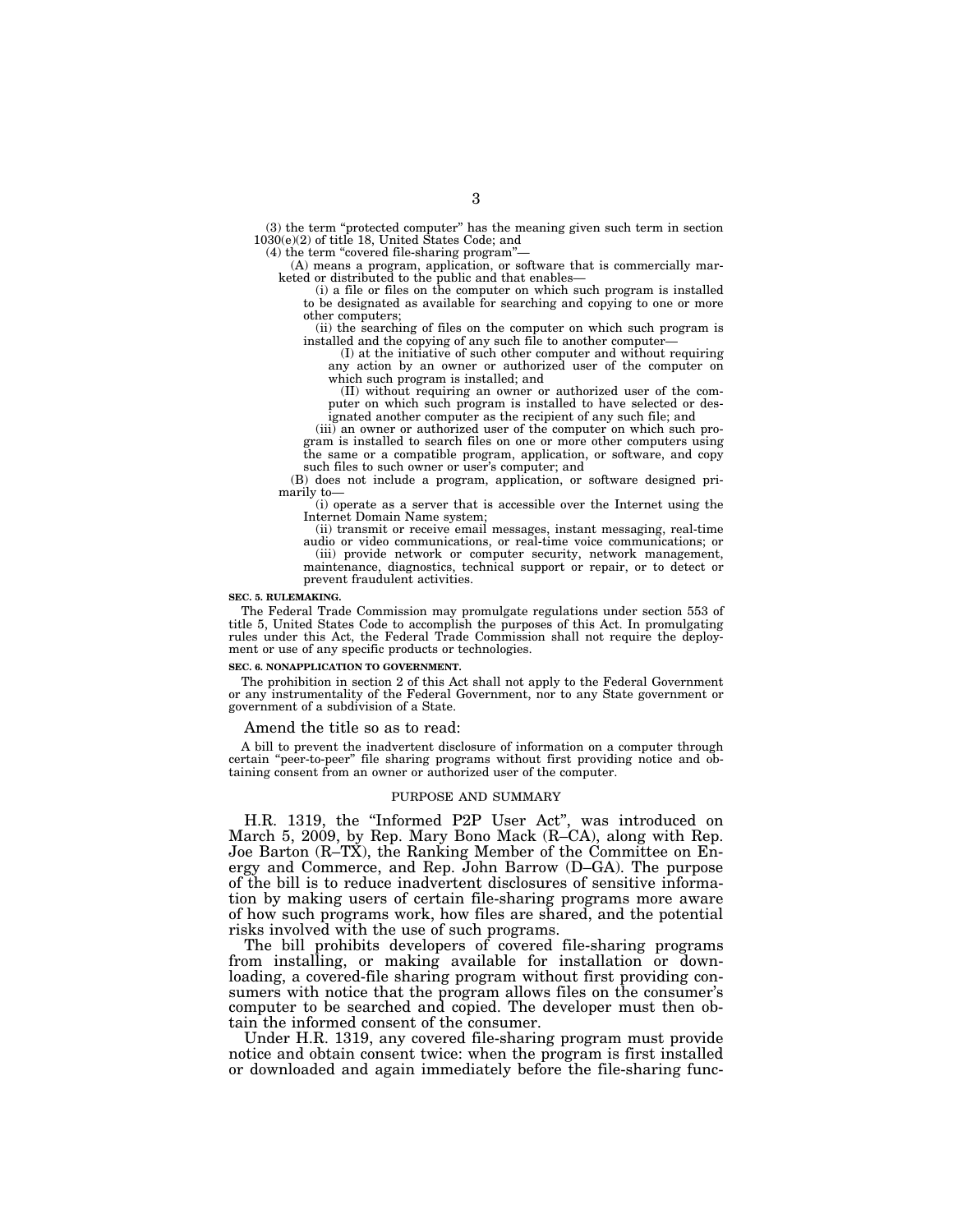tion is activated for the first time. The bill also makes it unlawful to prevent the reasonable efforts of a consumer to block the installation of a file-sharing program. Finally, the program must provide a reasonable means to disable or remove the program.

### BACKGROUND AND NEED FOR LEGISLATION

File-sharing software enables consumers to share files over the Internet by accessing each other's computer hard drives. To share files, consumers download and install software from the Internet, which enables them both to designate files on their computer for others to copy, as well as search for and copy files on other computers that are running the same or similar file-sharing program. Once the files have been designated for sharing, either intentionally or otherwise, any other person on the file-sharing network can copy those files. People can share any kind of file, from spreadsheets to movies. Currently, one of the most common and wellknown uses of such software is commercial file-sharing programs used by millions of consumers to lawfully share music, videos, pictures, and other files. Lawful applications of file-sharing technology provide enormous benefits to business, academia, and consumers.

The use of file-sharing software, however, also presents significant risks for consumers. For example, recent news reports and studies highlight the danger of inadvertent sharing of sensitive information, such as Social Security numbers, tax returns, and health records.1 Sensitive government documents have been discovered on file-sharing networks, including engineering and communications information about the President's helicopter, Marine One.2

Inadvertent file sharing can occur for several reasons. In some cases, users simply do not understand which folders are available to other users on the network. In other cases, users mistakenly place sensitive documents in shared folders. Some consumers, focused on exchanging specific types of files such as music or videos, fail to appreciate that the software can be used to share any file on their computer. Different types of file-sharing software operate differently, and the risk of inadvertent sharing varies from program to program. File-sharing software users must understand the risk of inadvertent file sharing, properly configure their software, and know what files are designated for sharing on their computer.

Reports of users inadvertently sharing sensitive files date back to the beginning of this decade, when file-sharing software and certain peer-to-peer (P2P) applications first became popular on the Internet.3 Over the past few years, certain distributors of file-sharing software have made efforts to improve disclosures and implement protections to reduce the risk of the inadvertent disclosure of sensitive information. Despite these efforts, the problem persists.

<sup>1</sup>File-Sharing Breach at Investment Firm Highlights Dangers of P2P Networks—Again, Computer World (July 9, 2008) (online at *www.computerworld.com/action/article.do?command=*<br>viewArticleBasic&articleId=9108418); M. Eric Johnson, Dan McGuire, and Nicholas D. Wiley,<br>Why File Sharing Networks Are Dangerous?, C demic Claims to Find Sensitive Medical Info Exposed on Peer-to-Peer Networks, Wired.com<br>(Mar. 2, 2009) (online at www.wired.com/threatlevel/2009/03/p2p-networks-le/).<br>2 Report: Obama Helicopter Security Breached, MSNBC (Ma

*www.msnbc.msn.com/id/29447088/*).<br><sup>3</sup> See, e.g., Nathaniel S. Good and Aaron Krekelberg, Usability and Privacy: A Study of Kazaa <br>P2P File-Sharing, Conference on Human Factors in Computing Systems (Apr. 2003).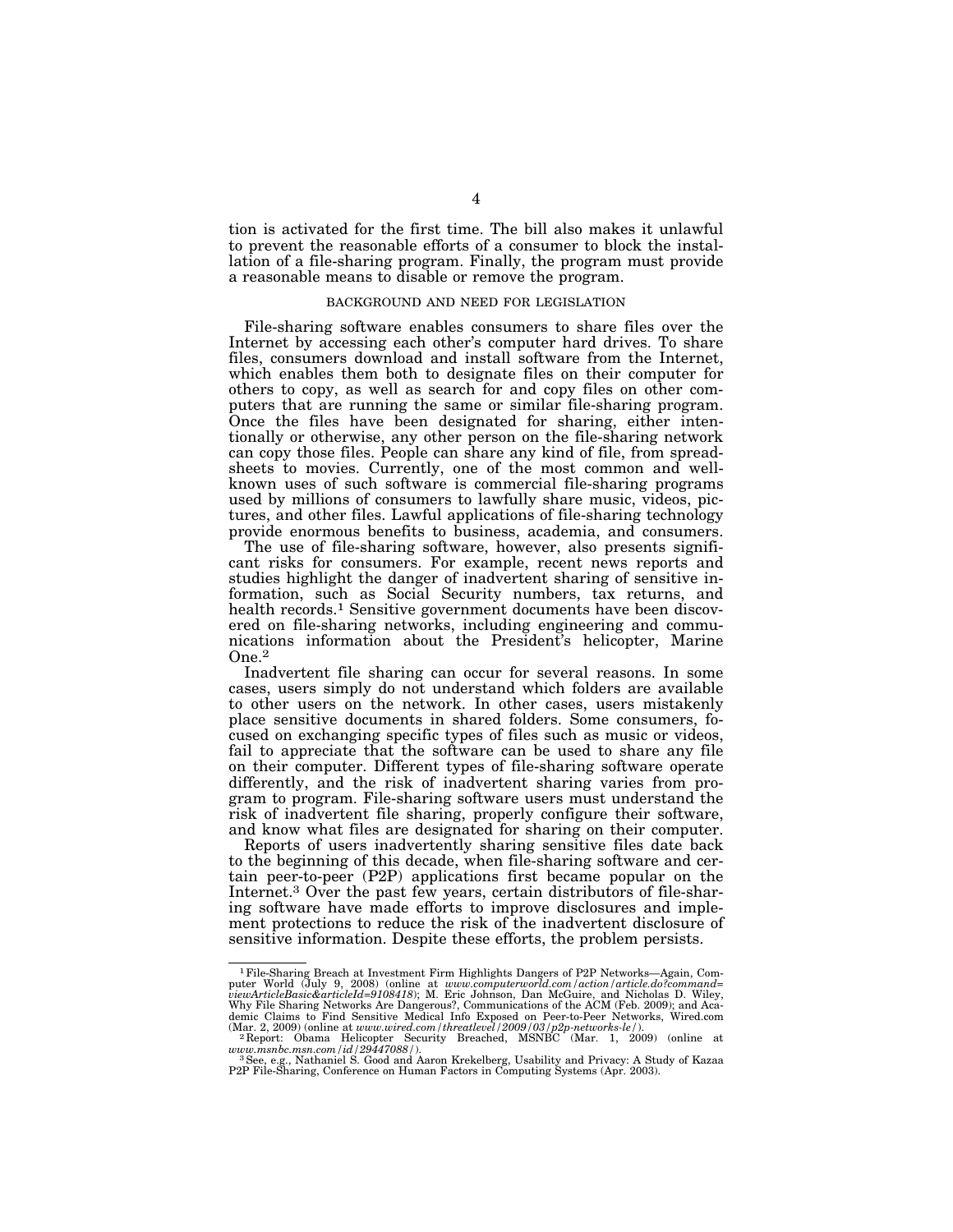H.R. 1319, the Informed P2P User Act, is intended to reduce inadvertent disclosures of sensitive information by making users of file-sharing programs more aware of the risks involved. H.R. 1319 focuses on a particular type of file-sharing application that can expose its users to a specific risk: inadvertently exposing their personal or sensitive data to downloading by users of the same or compatible file-sharing software without their specific knowledge or permission.

### LEGISLATIVE HISTORY

On March 5, 2009, Rep. Bono Mack, with Ranking Member Barton and Rep. Barrow, introduced H.R. 1319, the Informed P2P User Act. Rep. Bono Mack introduced similar legislation, H.R. 7176, in the 110th Congress. H.R. 1319 was referred to the Subcommittee on Commerce, Trade, and Consumer Protection on March 6, 2009. The Subcommittee held a legislative hearing on H.R. 1319 on May 5, 2009. Testimony was heard from witnesses representing the Bureau of Consumer Protection of the Federal Trade Commission (FTC); the Center for Democracy and Technology; the Business Software Alliance; the Distributed Computing Data Industry Association; the Electronic Privacy Information Center; Tiversa, Inc.; and the Center for the Study of Digital Property of the Progress & Freedom Foundation. There was no Subcommittee markup held on the legislation, as it was taken up directly in the full Committee.

### COMMITTEE CONSIDERATION

The Committee on Energy and Commerce met in open markup session on September 30, 2009, and considered H.R. 1319, as introduced on March 5, 2009. The Committee adopted by a voice vote a manager's amendment offered by Mr. Waxman to the bill. The full Committee subsequently agreed to order H.R. 1319 favorably reported to the House, amended, by a voice vote.

# COMMITTEE VOTES

Clause 3(b) of rule XIII of the Rules of the House of Representatives requires the Committee to list the recorded votes on the motion to report legislation and amendments thereto. A motion by Mr. Waxman to order H.R. 1319 favorably reported to the House, amended, was agreed to by a voice vote. There were no recorded votes taken during consideration and passage of H.R. 1319.

### STATEMENT OF COMMITTEE OVERSIGHT FINDINGS AND RECOMMENDATIONS

In compliance with clause  $3(c)(1)$  of rule XIII and clause  $2(b)(1)$ of rule X of the Rules of the House of Representatives, the oversight findings and recommendations of the Committee are reflected in the descriptive portions of this report.

# NEW BUDGET AUTHORITY, ENTITLEMENT AUTHORITY, AND TAX EXPENDITURES

Pursuant to clause  $3(c)(2)$  of rule XIII of the Rules of the House of Representatives, the Committee adopts as its own the estimate of budget authority and revenues regarding H.R. 1319 prepared by the Director of the Congressional Budget Office pursuant to section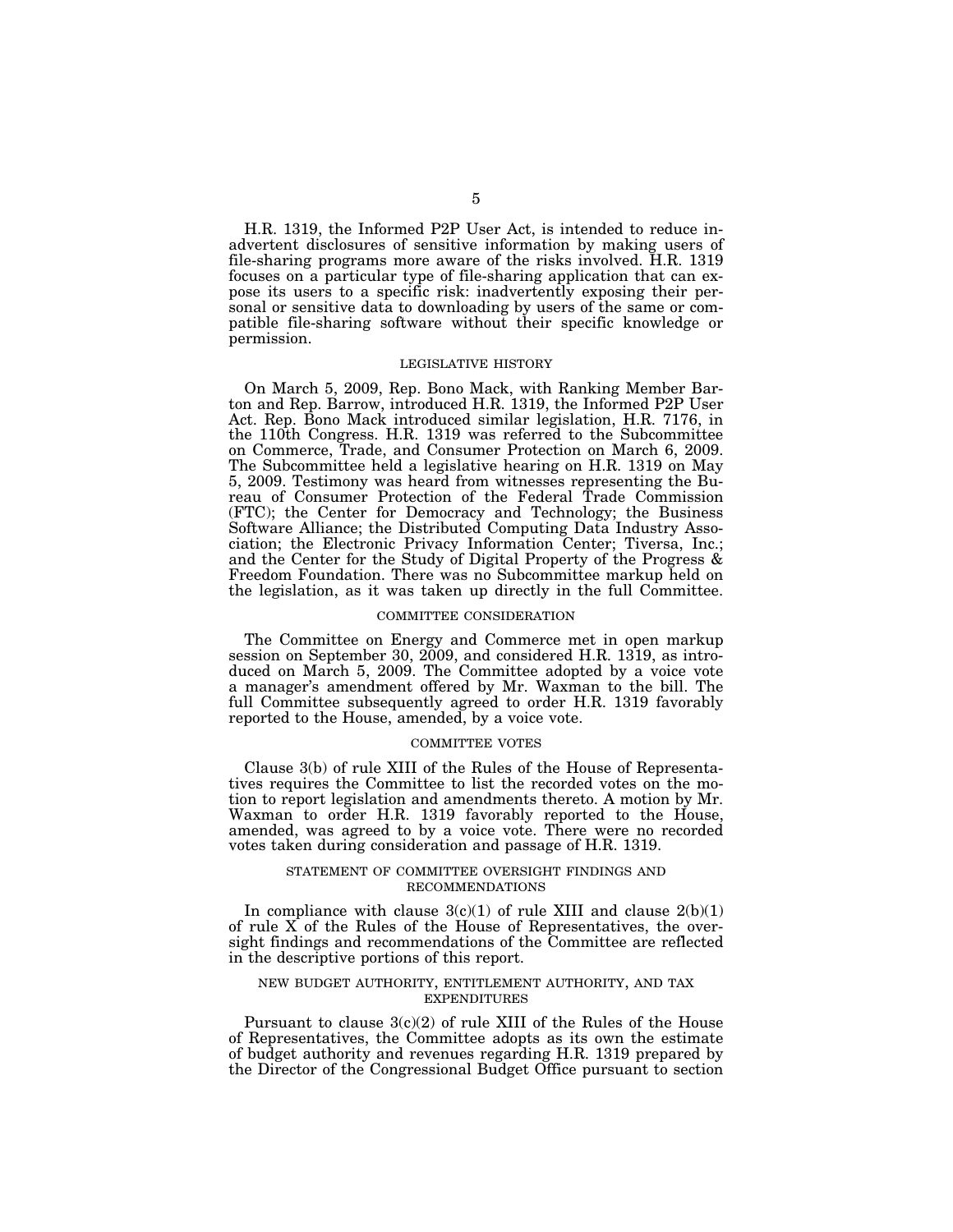402 of the Congressional Budget Act of 1974. The Committee finds that H.R. 1319 would result in no new or increased entitlement authority, or tax expenditures or revenues.

# STATEMENT OF GENERAL PERFORMANCE GOALS AND OBJECTIVES

In accordance with clause  $3(c)(4)$  of rule XIII of the Rules of the House of Representatives, the performance goals and objectives of the Committee are reflected in the descriptive portions of this report.

### CONSTITUTIONAL AUTHORITY STATEMENT

Pursuant to clause  $3(d)(1)$  of rule XIII of the Rules of the House of Representatives, the Committee must include a statement citing the specific powers granted to Congress to enact the law proposed by H.R. 1319. Article I, section 8, clauses 3 and 18 of the Constitution of the United States grants the Congress the power to enact this law.

### EARMARKS AND TAX AND TARIFF BENEFITS

H.R. 1319 does not include any congressional earmarks, limited tax benefits, or limited tariff benefits as defined in clause 9 of rule XXI of the Rules of the House of Representatives.

# FEDERAL ADVISORY COMMITTEE STATEMENT

The Committee finds that the legislation does not establish or authorize the establishment of an advisory committee within the definition of 5 U.S.C. App., section 5(b) of the Federal Advisory Committee Act.

# APPLICABILITY OF LAW TO THE LEGISLATIVE BRANCH

Section 102(b)(3) of Public Law 104–1 requires a description of the application of this bill to the legislative branch where the bill relates to terms and conditions of employment or access to public services and accommodations.

H.R. 1319 prohibits developers of covered file-sharing programs from installing, or making available for installation or downloading, a covered-file sharing program without first providing consumers with notice that the program allows files on the consumer's computer to be searched and copied. This bill does not relate to employment or access to public services and accommodations in the legislative branch.

# FEDERAL MANDATES STATEMENT

Section 423 of the Congressional Budget and Impoundment Control Act (as amended by section 101(a)(2) of the Unfunded Mandates Reform Act, P.L. 104–4) requires a statement on whether the provisions of the report include unfunded mandates. In compliance with this requirement the Committee adopts as its own the estimated of federal mandates prepared by the Director of the Congressional Budget Office.

### COMMITTEE COST ESTIMATE

Pursuant to clause  $3(d)(2)$  of rule XIII of the Rules of the House of Representatives, the Committee adopts as its own the cost esti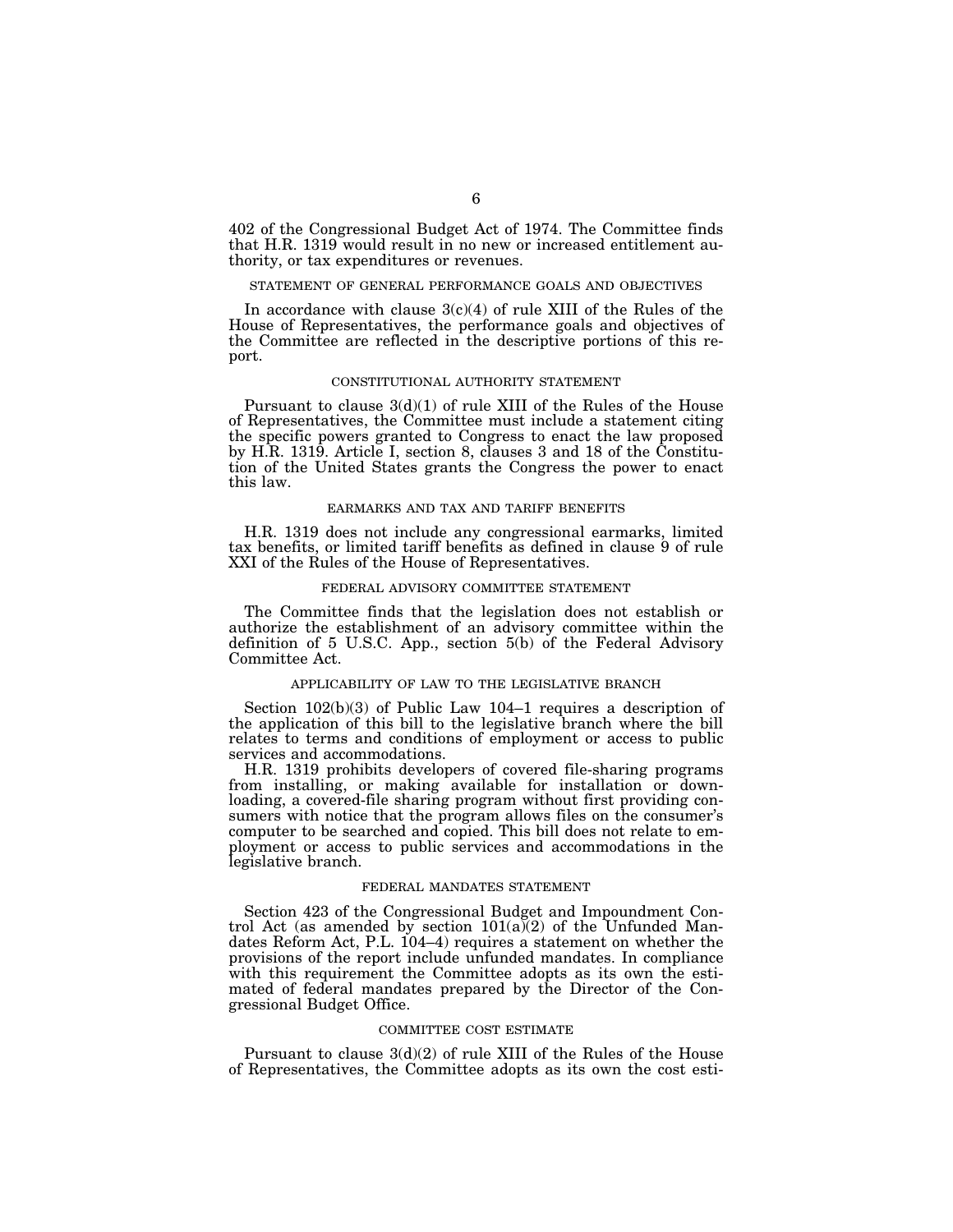mate of H.R. 1319 prepared by the Director of the Congressional Budget Office under section 402 of the Congressional Budget Act of 1974.

### CONGRESSIONAL BUDGET OFFICE COST ESTIMATE

With respect to the requirements of clause  $3(c)(2)$  of rule XIII of the Rules of the House of Representatives and section 308(a) of the Congressional Budget Act of 1974 and with respect to requirements of clause  $3(c)(3)$  of rule XIII of the Rules of the House of Representatives and section 402 of the Congressional Budget Act of 1974, the Committee has received the following cost estimate for H.R. 1319 from the Director of Congressional Budget Office:

# OCTOBER 19, 2009.

Hon. HENRY A. WAXMAN, *Chairman, Committee on Energy and Commerce,* 

*House of Representatives, Washington, DC.* 

DEAR MR. CHAIRMAN: The Congressional Budget Office has prepared the enclosed cost estimate for H.R. 1319, the Informed P2P User Act.

If you wish further details on this estimate, we will be pleased to provide them. The CBO staff contact is Susan Willie.

Sincerely,

# DOUGLAS W. ELMENDORF.

# Enclosure.

# *H.R. 1319—Informed P2P User Act*

H.R. 1319 would place new notification requirements on companies that develop or distribute software that allows files to be shared between computers. Specifically, the bill would require such companies to provide clear notice that file-sharing capability is being installed on a computer. Further, prior to activation of the file-sharing function, the bill would require companies to specify which files would be made available for sharing and obtain the user's consent before the files would be made available to be shared. The bill also would make it unlawful to prevent a user of the software from disabling or removing the file-sharing capability. The Federal Trade Commission (FTC) would be required to develop regulations to impose those requirements and to enforce the new restrictions.

Based on information from the FTC, CBO estimates that imple- menting H.R. 1319 would cost about \$1 million annually over the  $2010-2014$  period, assuming availability of the necessary amounts. The additional costs would be incurred to develop and enforce the notification requirements. CBO estimates that enacting H.R. 1319 could increase federal revenues from additional civil penalties assessed for violations of the new regulations. We estimate that any additional revenues would not be significant because of the relatively small number of cases expected to be involved. Enacting the bill would not affect direct spending.

H.R. 1319 contains no intergovernmental mandates as defined in the Unfunded Mandates Reform Act (UMRA) and would not affect the budgets of state, local, or tribal governments.

The bill would impose private-sector mandates as defined in UMRA. It would require companies that develop or distribute soft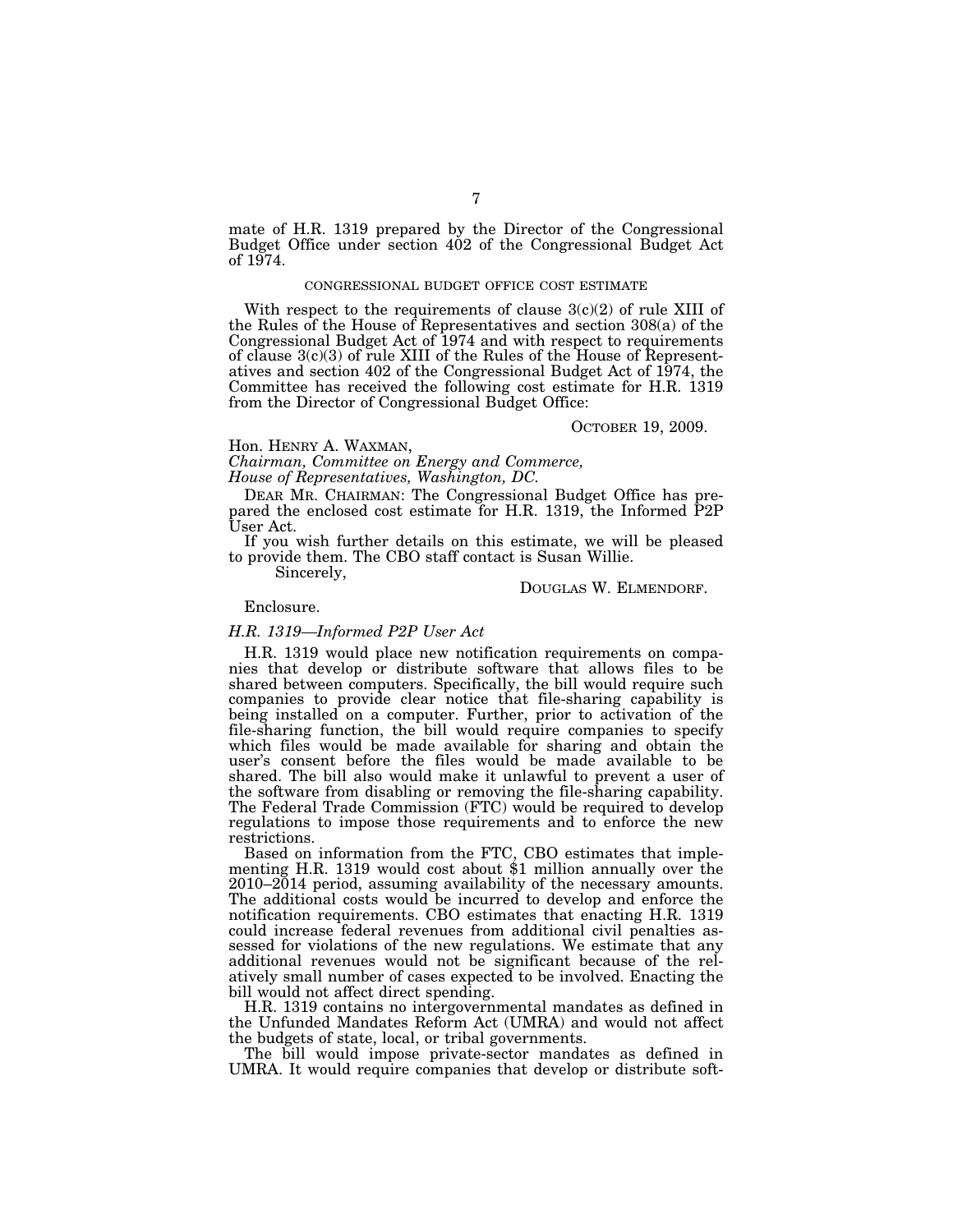ware that allows files to be shared between computers to provide certain features that give the user control over various functions of the software.

Based on information from industry sources, CBO expects the mandates in the bill would require only marginal changes in such software, which would impose minimal costs. Consequently, CBO estimates that the cost of the mandates would fall well below the annual threshold established in UMRA for private-sector mandates (\$139 million in 2009, adjusted annually for inflation.

The CBO staff contacts for this estimate are Susan Willie (for federal costs) and Sam Wice (for the private-sector impact). The estimate was approved by Theresa Gullo, Deputy Assistant Director for Budget Analysis.

### SECTION-BY-SECTION ANALYSIS OF THE LEGISLATION

# *Section 1. Short title*

Section 1 provides that the short title of H.R. 1319 is the ''Informed P2P User Act"

# *Section 2. Conduct prohibited*

Subparagraph  $2(a)(1)(A)$  requires that if a covered entity installs a covered file-sharing program, or makes that program available for installation or downloading, that file-sharing program must provide clear and conspicuous notice prior to installation or downloading that the program allows files on the computer to be made available for searching and copying to other computers. Subparagraph (A) further requires that following such notice, the file-sharing program must then obtain the owner or authorized user's informed consent to the installation or downloading of the program.

Subparagraph  $2(a)(1)(B)$  requires notice to be provided and consent obtained a second time. Specifically, the file-sharing program must provide clear and conspicuous notice of which files on the user's computer are to be made available for searching and copying prior to the initial activation of a file-sharing function of the program. The program must then obtain the informed consent from the owner or authorized user of the computer for such files to be made available for searching and copying to another computer. Pursuant to this subparagraph, notice must be provided, and consent must be obtained, only the first time the file-sharing function of a covered file-sharing program is activated on a protected computer; and does not include subsequent uses of the program on that protected computer.

Paragraph  $2(a)(2)$  provides that the requirement for notice and consent prior to initial installation or downloading of a covered filesharing program does not apply to the installation of a covered filesharing program on a computer prior to the first sale of such computer to an end user. Notice must, however, be provided to the end user who first purchases the computer that a covered file-sharing program has been installed on the computer. This notice should be clear and conspicuous and serve the purpose of alerting the consumer that covered file-sharing software already is installed on the computer and such software may make files on that computer available for searching and copying by other computers. The notice and consent requirements of Subparagraph  $2(a)(1)(B)$  that apply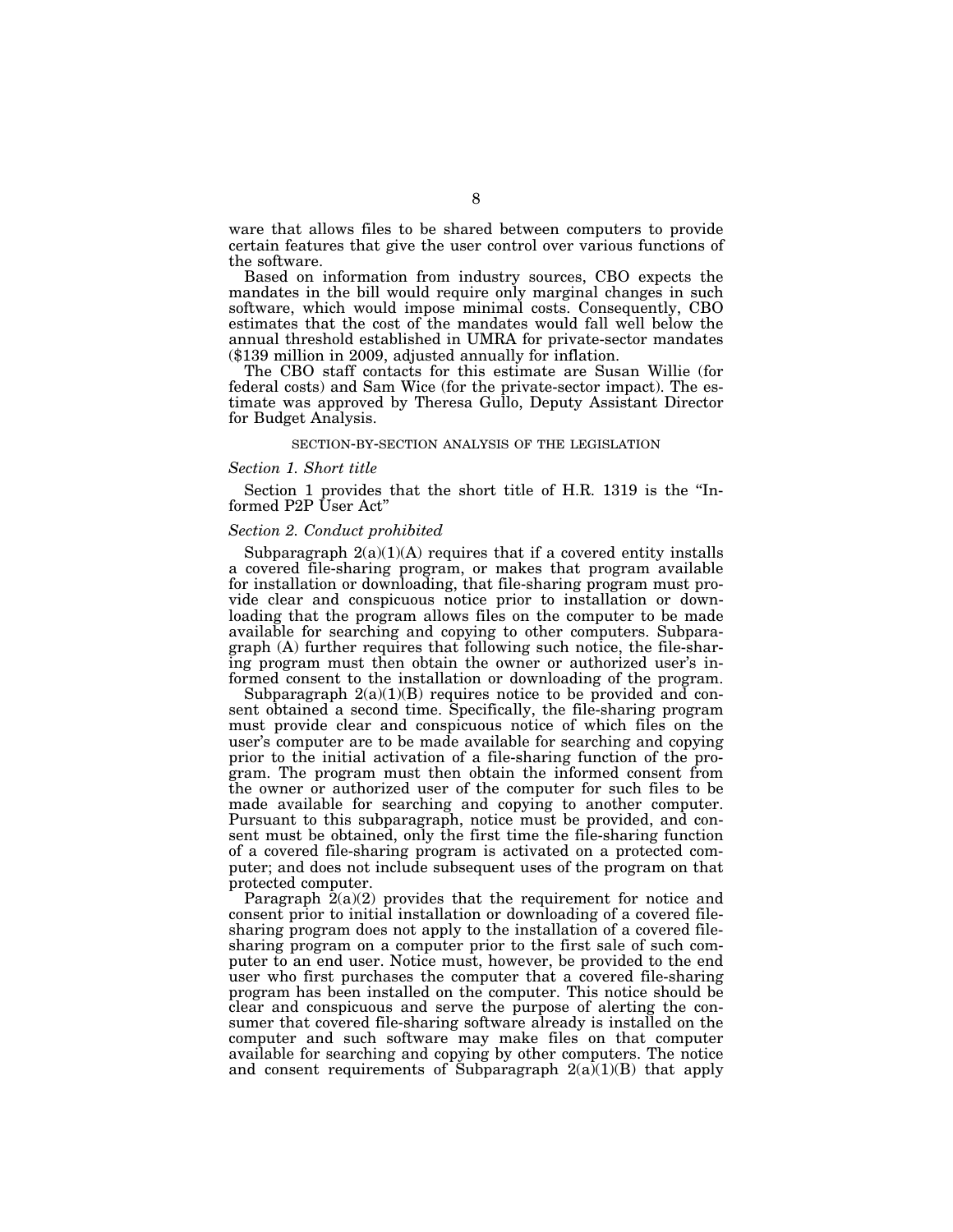prior to the initial activation of a file-sharing function, however, still apply to such software. This paragraph acknowledges the fact that for preinstalled software the consumer does not take any affirmative step to install or download the software, thus there is no reasonable opportunity for the covered entity to provide notice and obtain consent prior to installation.

Subparagraph  $2(b)(1)$  prohibits a covered entity from preventing a consumer's reasonable efforts to block the installation of a covered file-sharing program or file-sharing function thereof. Thus, it would be unlawful for a covered entity to install a covered file-sharing program on a consumer's computer through any practice or mechanism that is designed to circumvent security or other settings enabled by the consumer.

Subparagraph 2(b)(2) prohibits a covered entity from preventing a consumer from having a reasonable means to either  $(A)$  disable from the consumer's computer any covered file-sharing program or (B) remove from the consumer's computer any covered file-sharing program that is installed on that computer. This provision is intended to prohibit covered entities from employing tactics that make their programs difficult to remove. For example, practices such as installing multiple copies of a program to avoid permanent deletion, constantly changing file name or file location to escape detection, or reinstalling automatically without the user's intervention after a program has been removed would violate this provision.

The Committee recognizes that software development is a highly innovative field, and does not seek to impose specific design requirements on software that may prove to be inappropriate in some circumstances or unduly burdensome. Rather, paragraph (2) is intended to prohibit those practices designed to frustrate a consumer's effort to prevent a covered file-sharing program from being installed in the first place or from easily disabling or removing such a program after it has been installed.

# *Section 3. Enforcement*

Section 3 provides for enforcement by the FTC and establishes that a violation of section 2 shall be treated as an unfair act or practice in violation of a regulation under section 18 of the FTC Act.

# *Section 4. Definitions*

Paragraph (1) defines the term "commercial entity" to mean an entity engaged in acts or practices in commerce, as commerce is defined in section 4 of the Federal Trade Commission Act.

Paragraph (2) defines a "covered entity" to include a commercial entity that develops a covered file-sharing program and a commercial entity that disseminates or distributes a covered file-sharing program and is owned or operated by the commercial entity that developed the program. Entities that merely disseminate, distribute, or otherwise make covered file-sharing software available to the public, but are not owned or operated by the entity that developed the program, are not required to comply with the provisions of this Act. In addition, individuals who develop or modify a covered file-sharing program for personal use or who do not profit from such activities also are not covered, as they are not commercial entities.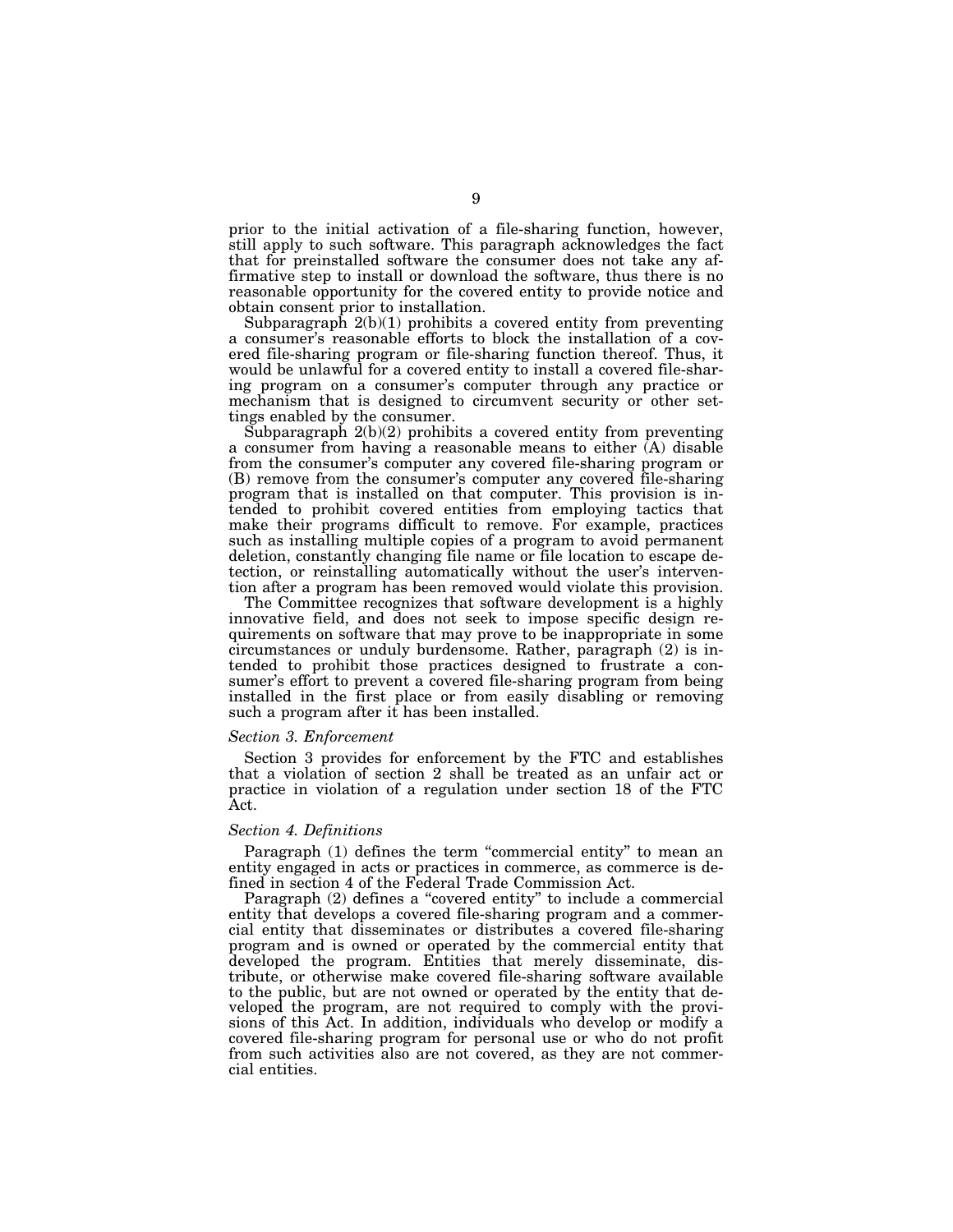Paragraph (3) defines the term "protected computer" to have the same meaning as the term in section  $1030(e)(2)$  of title 18, United States Code.

Paragraph (4) defines the term "covered file-sharing program" to mean a program, application, or software commercially marketed or distributed to the public that satisfies all the requirements set forth in clauses (i), (ii), and (iii).

Pursuant to clause (i), the program must enable files on the computer on which it is installed to be designated as available for searching and copying to one or more other computers. This is satisfied if the user of the computer takes an affirmative action to designate files for searching and copying or if the program automatically initiates some action to designate files or folders for searching and copying by other computers.

Clause (ii) requires that the program enables files on the computer on which the program is installed to be searched and copied by other computers. In this case, the searching and copying is done at the initiative of the other computer without requiring any action by the owner of the computer on which the program is installed.

Finally, clause (iii) provides that the program allows the owner of the computer on which the program is installed to search files on other computers using the same or compatible file-sharing program.

Paragraph (4)(B) specifically excludes certain programs, applications, and software from the definition. There are many kinds of distributed computing applications that are not intended to be covered by H.R. 1319, ranging from peer-to-peer technologies used internal to a corporate enterprise to cloud computing.

### EXPLANATION OF AMENDMENTS

During markup by the full Committee, Chairman Waxman offered a manager's amendment in the nature of a substitute. The manager's amendment narrows the definition of a covered file-sharing program to avoid sweeping in legitimate technologies that are unrelated to the problem of inadvertent file-sharing, such as Web servers, e-mail, instant messaging, and computer security software. The manager's amendment also adds a new definition for ''covered entity'' that limits liability under the bill only to those commercial entities that develop a covered file-sharing program or distribute a covered file-sharing program and are owned or operated by a developer.

The manager's amendment clarifies that it is unlawful for a covered entity to ''install on a protected computer or offer or make available for installation or download'' a covered file-sharing program unless the program makes the required disclosures. Under the manager's amendment, the requirement for notice prior to installation does not apply to software installed prior to the initial sale of a computer if notice that a covered file-sharing program has been installed is otherwise provided in some form.

Finally, the manager's amendment provides the FTC with discretionary rulemaking authority and clarifies that the bill does not apply to the federal government.